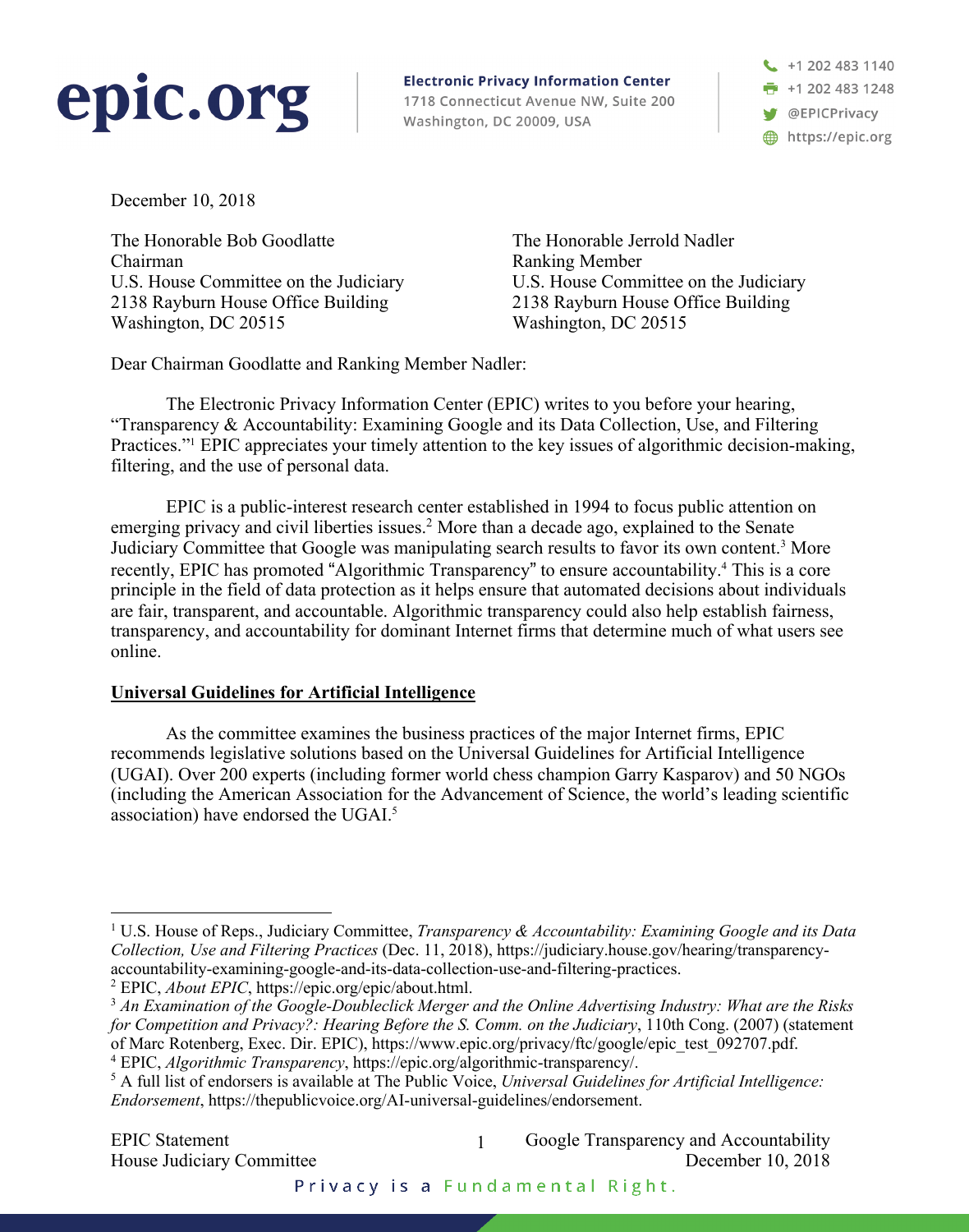The Universal Guidelines "are intended to maximize the benefits of AI, to minimize the risk, and to ensure the protection of human rights."6 The "Guidelines should be incorporated into ethical standards, adopted in national law and international agreements, and built into the design of systems." The Guidelines set forth twelve principles to guide the design, development, and deployment of AI. These principles can provide the framework for any successful legislative efforts. Broadly, the guidelines address the rights and obligations of AI systems to ensure 1) fairness, accountability, and transparency; 2) autonomy and human determination; 3) data accuracy and quality; 4) safety and security; and 5) minimization of scope.

Congress should enact legislation, based on the Universal Guidelines for AI, to establish accountability for firms such as Google.

#### **The Right to Access Information**

Users and regulators must have the ability to scrutinize search and ranking indexes, including those relied upon by Google. These algorithms control the flow of information on the Internet, and by extension curate many individuals' primary access to news and educational resources. Despite striking levels of secrecy, private companies have nonetheless enjoyed incredible leeway to develop unique algorithms to control how information is fetched and displayed from search queries.<sup>7</sup> There are many dangers with these proprietary information-mediating techniques:

- Filtering algorithms can prevent individuals from using the Internet to exchange information on topics that may be controversial or unpopular;
- Content may be labelled and categorized according to a rating system designed by governments to enable censorship and block access to political opposition or specific keywords;
- ISPs may block access to content on entire domains or selectively filter out web content available at any domain or page which contains a specific keyword or character string in the URL;
- Self-rating schemes by private entities will turn the Internet into a homogenized medium dominated by commercial speakers;
- Self-rating schemes will embolden and encourage government regulation on access to information on the Internet; and
- The majority of users are unaware of how algorithmic filtering restricts their access to information and have no option to disable filters.

EPIC knows of the harms caused by opaque algorithms deployed by a dominant platform. Several years ago, EPIC provided the videos among the top-ranked search results on YouTube for a search on "privacy." At the time, YouTube's search results were organized by the objective criteria of "hits" and "viewer rankings." Both objective criteria are easy to verify. However, after Google acquired YouTube, EPIC's search rankings fell. Google had substituted its own subjective, "relevance" ranking in place of objective search criteria. Google's ranking algorithm was opaque and proprietary. Google's subjective algorithm gave preference to Google's video content on

 <sup>6</sup> The Public Voice, *Universal Guidelines for Artificial Intelligence*, https://thepublicvoice.org/AI-universalguidelines.

<sup>7</sup> *See* Jaap-Henk Hoepman, *Summary of the CPDP Panel on Algorithmic Transparency* (Jan. 26, 2017) (summarizing remarks of Marc Rotenberg, EPIC President), https://blog.xot.nl/2017/01/26/summary-ofthecpdp-panel-on-algorithmic-transparency.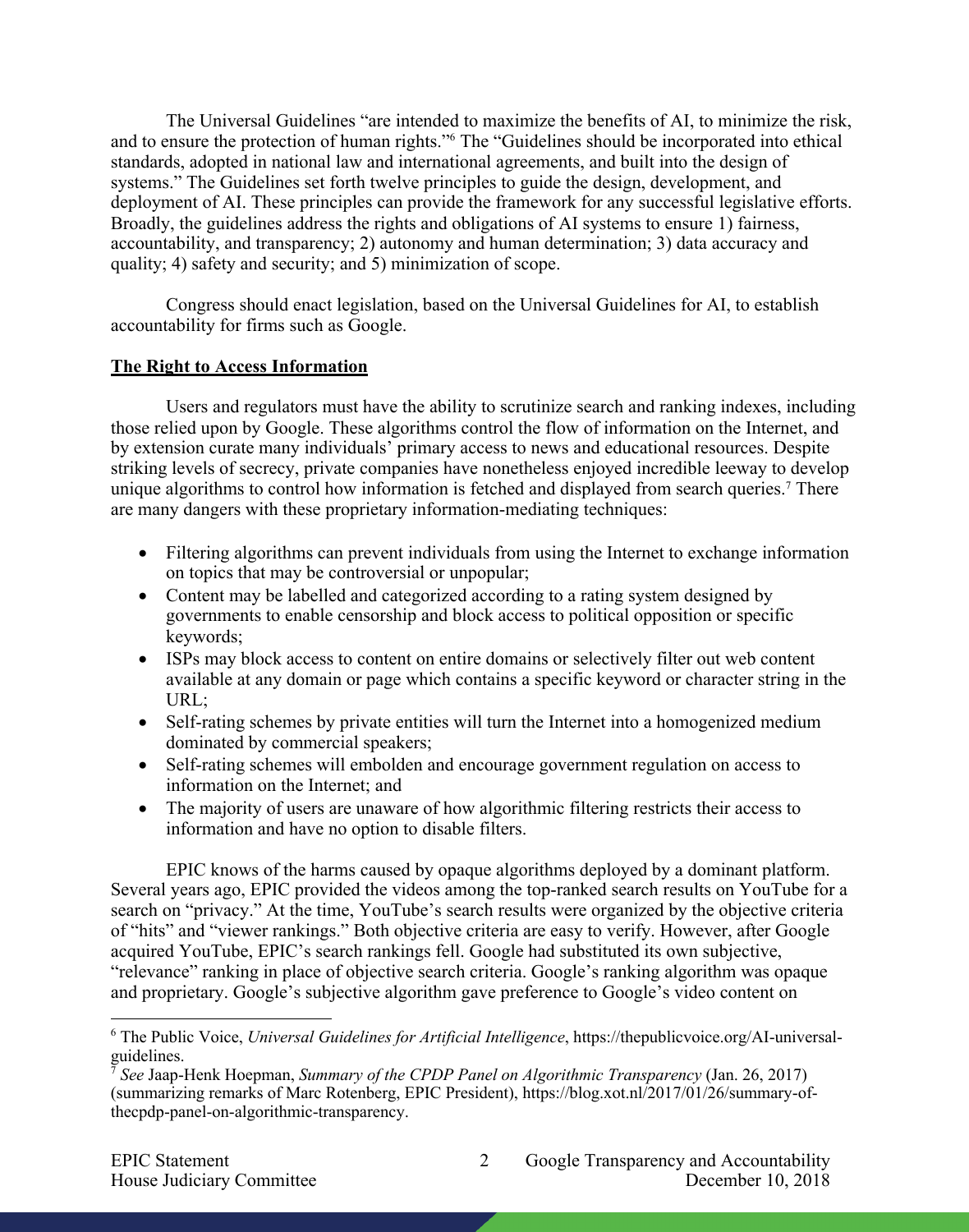YouTube about "privacy" over that of EPIC and others. The Google videos rose in the rankings while others fell.

EPIC prepared a detailed report for the FTC when it undertook its investigation of anticompetitive behavior of Internet companies, based on EPIC's specific experience with Google's decision to change the search algorithm on YouTube to favor its own content. <sup>8</sup> The FTC took no action on EPIC's complaint. But last year, after a seven-year investigation, the European Commission found that Google had abused its dominance as a search engine by rigging its search results to prefer its own shopping service.<sup>9</sup> The Commission required Google to change its algorithm to rank its own shopping comparison as it ranks its competitors.

The committee should press Google to make public the factors used by its search and ranking algorithms to prioritize content. Facebook's recent release of its community guidelines is a good example of what transparency can look like.<sup>10</sup> It is a step in the right direction, but more must be done. For example, if a platform chooses to preference its own products above a competitors, that could be difficult to detect and remediate without a requirement that a platform make clear the basis of its search ranking.

There are also widespread concerns about certain Google business practices that impact the privacy rights of Internet users.

### **Google's Location Tracking**

Recent reporting showed that Google tracks users' locations even when users opt out of that collection and use.11 Following that report, EPIC wrote to the Federal Trade Commission (FTC) explaining why Google's actions violate the Commission's 2011 consent order with Google.<sup>12</sup> Google's disregard for its users' preferences follows an institutional pattern. The original 2011 consent order stemmed from Google ignoring its users' privacy preferences and opting users into the now-defunct Google Buzz social network.13 More recently, Google engaged in "deception by design," when it tricked users into choosing the most privacy-invasive settings online.<sup>14</sup>

The FTC acknowledged that it would investigate Google's violation of the consent order but has taken no other action.<sup>15</sup>

<sup>9</sup> Press Release, European Commission, Antitrust: Commission fines Google €2.42 Billion for Abusing Dominance as Search Engine by Giving Illegal Advantage to Own Comparison-Shopping Service (June 27, 2017), http://europa.eu/rapid/press-release\_IP-17-1784\_en.htm.

 <sup>8</sup> Letter from EPIC to Commissioners of the Federal Trade Commission (Sept. 8, 2011), https://epic.org/privacy/ftc/google/Google\_FTC\_Ltr\_09\_08\_11.pdf.

<sup>10</sup> Facebook, *Publishing Our Internal Enforcement Guidelines and Expanding Our Appeals Process (*Apr. 24, 2018), https://newsroom.fb.com/news/2018/04/comprehensive-community-standards/.

<sup>11</sup> Ryan Nakashima, *Google Tracks Your Movements, Like It or Not*, AP (Aug. 13, 2018), (https://www.apnews.com/828aefab64d4411bac257a07c1af0ecb.

<sup>&</sup>lt;sup>12</sup> Letter from EPIC to Commissioners of the Federal Trade Commission (Aug. 17, 2018), https://epic.org/privacy/google/tracking/EPIC-to-FTC-GoogleTracking-August2018.pdf.

<sup>&</sup>lt;sup>13</sup> EPIC, *In re Google Buzz*, https://epic.org/privacy/ftc/googlebuzz/#complaint

<sup>&</sup>lt;sup>14</sup> EPIC, et al., Letter to Commissioners of the Federal Trade Commission (June 27, 2018),

https://thepublicvoice.org/wp-content/uploads/2018/06/FTC-letter-Deceived-by-Design.pdf

<sup>&</sup>lt;sup>15</sup> Letter from James A. Kohm, Director of Enforcement, Federal Trade Commission to EPIC (Aug. 21, 2018), https://epic.org/privacy/ftc/2018-08-20-FTC-EPIC-Ltr-re-Google.pdf.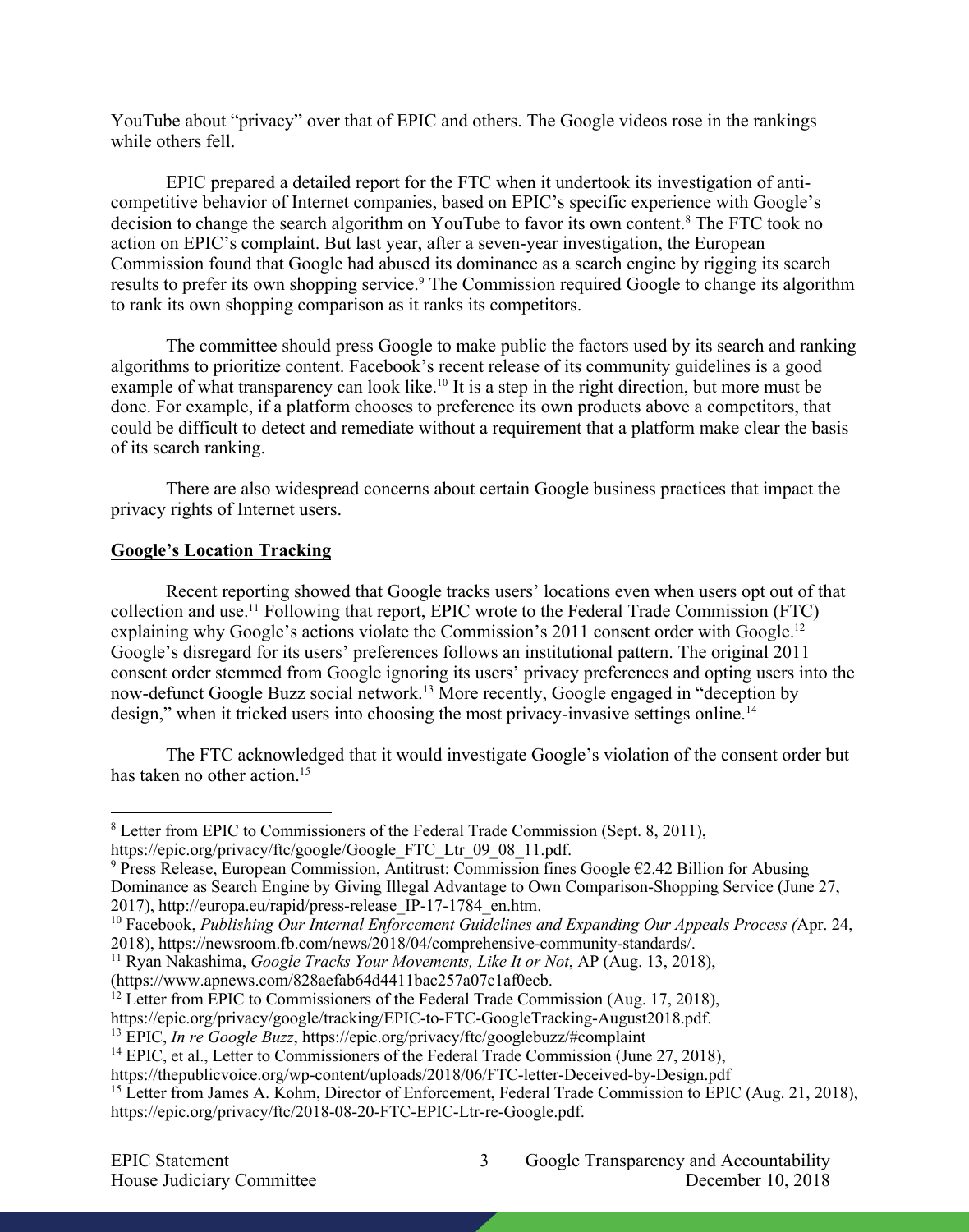### **Google's Purchase Tracking**

In 2017, Google announced a tracking program that allows the company to match online advertising with in-store purchases. <sup>16</sup> Google did this by acquiring virtually all of the credit card purchase records of American consumers. Google said that privacy would be protected because the company claimed it would not obtain personally identifiable information, but Google refused to provide information about how the match would be conducted or to be subject to third-party audits.<sup>17</sup>

In July 2017, EPIC filed a complaint with the FTC alleging that the Store Sales Measurement program was unfair and deceptive because of the use of secret algorithms, the failure to reveal the identities of third parties, and because of misleading claims Google made about the ability to opt out of the program.18 Following nearly a year of inaction, EPIC sent an additional correspondence to the Commission, urging it to take swift action to discontinue Google's program.19

The Stores Sales Measurement program is perhaps the largest collection of personal data ever gathered on American consumers, yet neither the FTC nor Congress have taken any steps to investigate Google's foray in the credit purchase data-mining industry.

### **Google's Email Data Mining**

Google's disregard for the privacy of email is well-established. The original Google business model relied on examining the contents of private message for key words that could have value to advertisers. Google established the practice of routinely scanning email for the company's benefit and frustrated attempts to establish end-to-end encryption, which would have dramatically improved the privacy and security of email users. In 2016, EPIC filed a brief as amicus curiae to the Supreme Judicial Court of Massachusetts in a case concerning Google's practices of intercepting and scanning the email messages of email users who were not even Gmail users. <sup>20</sup> As a result, Google gained access to the private mails of Internet users simply because they communicated with a Gmail user.<sup>21</sup>

- https://epic.org/privacy/ftc/google/EPIC-FTC-Google-Purchase-Tracking-Complaint.pdf. 19 Letter from EPIC to Commissioners of the Federal Trade Commission (May 7, 2018),
- 

 <sup>16</sup> EPIC, *Google Purchase Tracking*, https://epic.org/privacy/google/purchase-tracking.

<sup>&</sup>lt;sup>17</sup> Elizabeth Dwoskin and Craig Timberg, *Google now knows when its users go to the store and buy stuff*, Washington Post (May 23, 2017), https://www.washingtonpost.com/news/the-switch/wp/2017/05/23/googlenow-knows-when-you-are-at-a-cash-register-and-how-much-you-are-spending/.

<sup>&</sup>lt;sup>18</sup> EPIC, Complaint, Request for Investigation, Injunction, and Other Relief (July 31, 2017),

https://epic.org/privacy/google/purchase-tracking/EPIC-FTC-Google-Tracking-05-2018.pdf. 20 EPIC, *Marquis v. Google*, https://epic.org/amicus/massachusetts/google/.

 $^{21}$  *Id.*